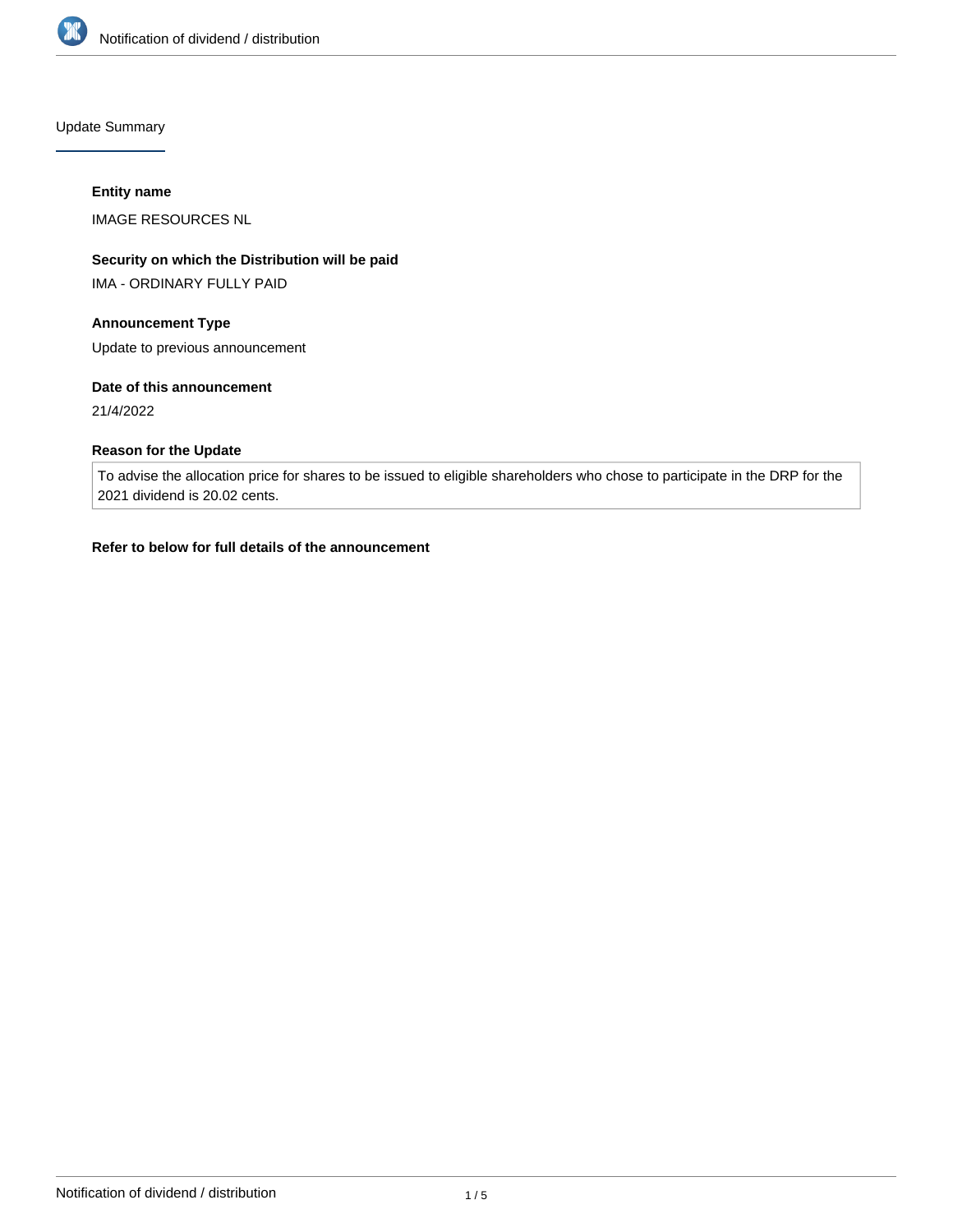

Announcement Details

Part 1 - Entity and announcement details

#### **1.1 Name of +Entity**

IMAGE RESOURCES NL

# **1.2 Registered Number Type** ABN

**Registration Number**

57063977579

**1.3 ASX issuer code**

IMA

#### **1.4 The announcement is**

Update/amendment to previous announcement

#### **1.4a Reason for update to a previous announcement**

To advise the allocation price for shares to be issued to eligible shareholders who chose to participate in the DRP for the 2021 dividend is 20.02 cents.

# **1.4b Date of previous announcement(s) to this update**

21/3/2022

#### **1.5 Date of this announcement**

21/4/2022

**1.6 ASX +Security Code**

IMA

### **ASX +Security Description**

ORDINARY FULLY PAID

Part 2A - All dividends/distributions basic details

### **2A.1 Type of dividend/distribution** Ordinary

### **2A.2 The Dividend/distribution:**

relates to a period of twelve months

# **2A.3 The dividend/distribution relates to the financial reporting or payment period ending ended/ending (date)** 31/12/2021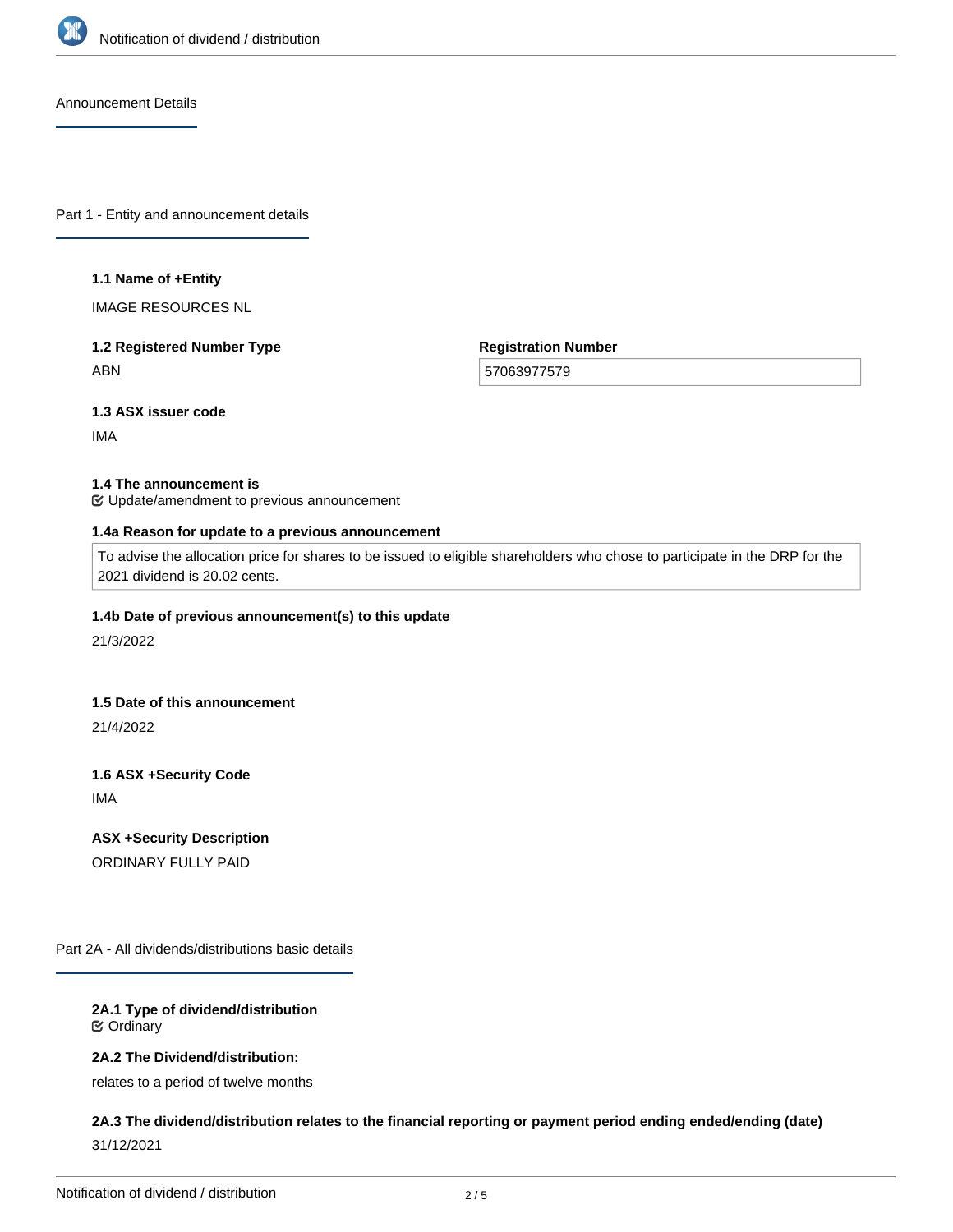### **2A.4 +Record Date**

1/4/2022

### **2A.5 Ex Date**

31/3/2022

#### **2A.6 Payment Date**

28/4/2022

**2A.7 Are any of the below approvals required for the dividend/distribution before business day 0 of the timetable?**

- **•** Security holder approval
- **Court approval**
- **Lodgement of court order with +ASIC**
- **ACCC approval**
- $\bullet$ **FIRB approval**
- **Another approval/condition external to the entity required before business day 0 of the timetable for the**  $\bullet$ **dividend/distribution.**

No

**2A.8 Currency in which the dividend/distribution is made ("primary currency")**

AUD - Australian Dollar

**2A.9 Total dividend/distribution payment amount per +security (in primary currency) for all dividends/distributions notified in this form**

AUD 0.02000000

**2A.10 Does the entity have arrangements relating to the currency in which the dividend/distribution is paid to securityholders that it wishes to disclose to the market?** No

**2A.11 Does the entity have a securities plan for dividends/distributions on this +security?** We have a Dividend/Distribution Reinvestment Plan (DRP)

**2A.11a If the +entity has a DRP, is the DRP applicable to this dividend/distribution? 2A.11a(i) DRP Status in respect of this dividend/distribution** Full DRP Yes

| 2A.12 Does the +entity have tax component information |
|-------------------------------------------------------|
| apart from franking?                                  |
| M No                                                  |

Part 3A - Ordinary dividend/distribution

**3A.1 Is the ordinary dividend/distribution estimated at this time?**<br>**<b>∉** No No and the contract of the contract of the contract of the contract of the contract of the contract of the contract of the contract of the contract of the contract of the contract of the contract of the contract of the con

**3A.1a Ordinary dividend/distribution estimated amount per +security**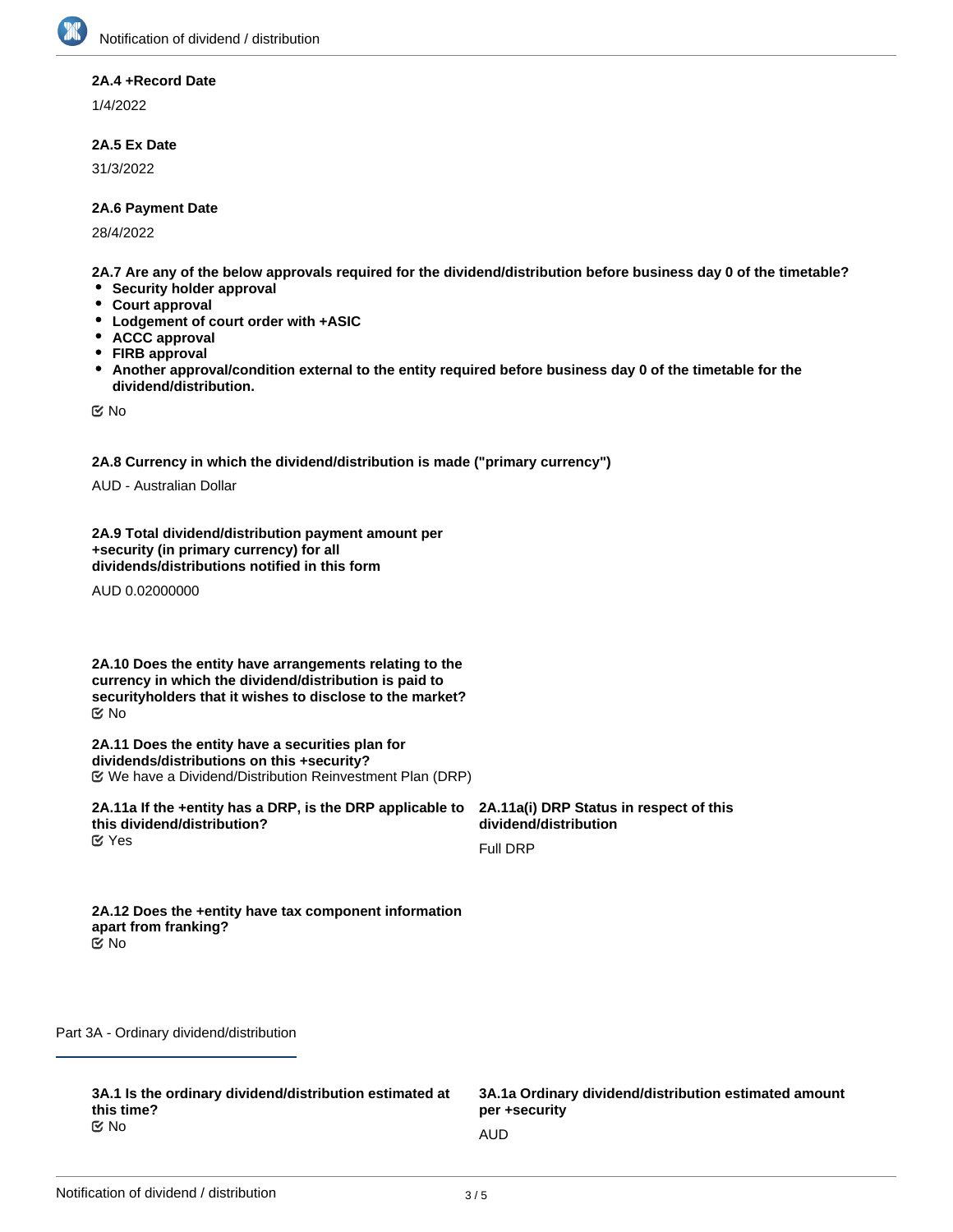| 3A.1b Ordinary Dividend/distribution amount per<br>security                                                   |                                                                                  |
|---------------------------------------------------------------------------------------------------------------|----------------------------------------------------------------------------------|
| AUD 0.02000000                                                                                                |                                                                                  |
| 3A.2 Is the ordinary dividend/distribution franked?<br>$\alpha$ Yes                                           | 3A.2a Is the ordinary dividend/distribution fully franked?<br>$\mathfrak{C}$ Yes |
| 3A.3 Percentage of ordinary dividend/distribution that is<br>franked                                          | 3A.3a Applicable corporate tax rate for franking credit<br>$(\%)$                |
| 100,0000 %                                                                                                    | 30,0000 %                                                                        |
| 3A.4 Ordinary dividend/distribution franked amount per<br>+security                                           | 3A.5 Percentage amount of dividend which is unfranked<br>0.0000%                 |
| AUD 0.02000000                                                                                                |                                                                                  |
| 3A.6 Ordinary dividend/distribution unfranked amount<br>per +security excluding conduit foreign income amount |                                                                                  |
| AUD 0.00000000                                                                                                |                                                                                  |
| 3A.7 Ordinary dividend/distribution conduit foreign<br>income amount per security                             |                                                                                  |
| AUD 0.00000000                                                                                                |                                                                                  |
|                                                                                                               |                                                                                  |

Part 4A - +Dividend reinvestment plan (DRP)

**4A.1 What is the default option if +security holders do not indicate whether they want to participate in the DRP?** Do not participate in DRP (i.e. cash payment)

| 4A.2 Last date and time for lodgement of election                | 4A.3 DRP discount rate                                                                                                  |  |
|------------------------------------------------------------------|-------------------------------------------------------------------------------------------------------------------------|--|
| notices to share registry under DRP                              | 15,0000 %                                                                                                               |  |
| Monday April 4, 2022 19:00:00                                    |                                                                                                                         |  |
| 4A.4 Period of calculation of reinvestment price                 |                                                                                                                         |  |
| <b>Start Date</b>                                                | <b>End Date</b>                                                                                                         |  |
| 5/4/2022                                                         | 20/4/2022                                                                                                               |  |
| 4A.5 DRP price calculation methodology                           |                                                                                                                         |  |
| 2022.                                                            | 15 per cent discount to the volume weighted average price (VWAP) for the 10 business days from 5 April 2022 to 20 April |  |
| 4A.6 DRP Price (including any discount):                         | 4A.7 DRP +securities +issue date                                                                                        |  |
| AUD 0.20020                                                      | 28/4/2022                                                                                                               |  |
| 4A.8 Will DRP + securities be a new issue?<br>$\mathfrak{C}$ Yes | 4A.8a Do DRP + securities rank pari passu from + issue<br>date?<br>$\alpha$ Yes                                         |  |

**4A.9 Is there a minimum dollar amount or number of +securities required for DRP participation?** No

**4A.10 Is there a maximum dollar amount or number of +securities required for DRP participation?**  $\mathbf{\tilde{c}}$